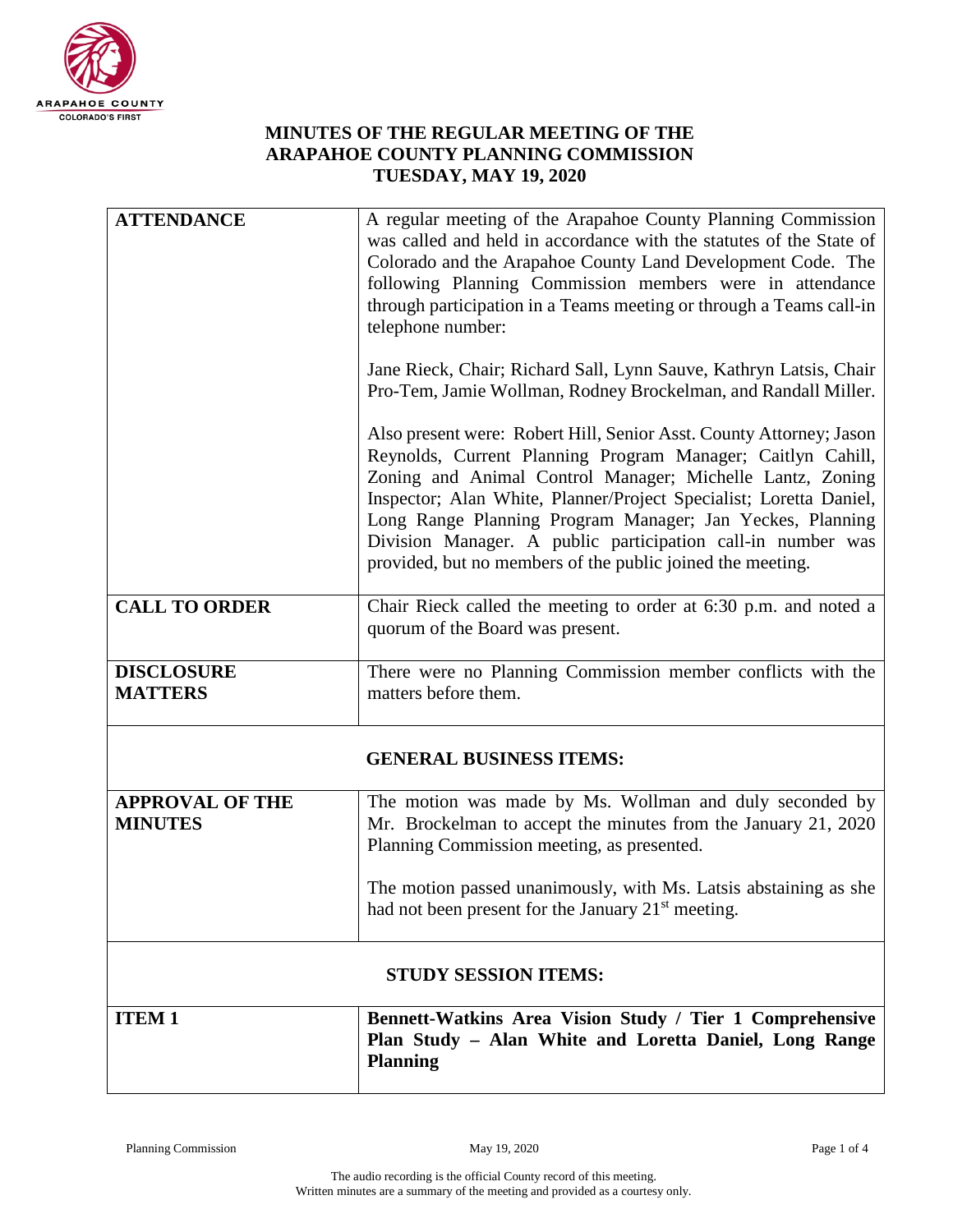|              | Mr. White gave a brief review from the January study session on the<br>purpose and location of the Bennett-Watkins Area Vision Study, as<br>well as, the decision to change the name of the project from the less<br>descriptive "Tier 1" reference from the Comprehensive Plan. He<br>gave a presentation on the new project web site that was under<br>development with the County's Communications<br>Services<br>Department, showing key maps, information detail boxes, and the<br>use of tabs that would change over time. He explained the tabs might,<br>for example, provide results of the survey once it had been completed<br>and then later be used to present alternatives that were under review.<br>Mr. White reported the web site would also include a project<br>timeline. He stated the web site was anticipated to go live late July<br>or early August. He also explained the use of an advisory committee<br>and asked for recommendations from the Planning Commission for<br>members to serve on this committee.<br>He noted only one<br>recommendation was received. Mr. White reported, in addition to<br>the web site, staff would provide additional outreach through use of<br>post card announcements, I-70 Scout news releases<br>and<br>advertisements. He said staff was looking into tools for online<br>interactive events and other opportunities to engage the public, such<br>as a telephone town hall, and might hold in-person open houses if<br>that became feasible as COVID-19 related concerns resolved.<br>Mr. White said staff requested and obtained feedback on working<br>through the project under our currently limited conditions for direct<br>public outreach using more traditional methods such as open houses.<br>There was consensus among the PC members that the project should<br>move forward, that opportunities for public involvement and<br>information sharing were important in order to get responses that<br>were truly representative of the viewpoints in the study area, and that<br>the project name was more descriptive for public understanding.<br>There was a question about changing the Tier 1 reference in the<br>Comprehensive Plan. |
|--------------|--------------------------------------------------------------------------------------------------------------------------------------------------------------------------------------------------------------------------------------------------------------------------------------------------------------------------------------------------------------------------------------------------------------------------------------------------------------------------------------------------------------------------------------------------------------------------------------------------------------------------------------------------------------------------------------------------------------------------------------------------------------------------------------------------------------------------------------------------------------------------------------------------------------------------------------------------------------------------------------------------------------------------------------------------------------------------------------------------------------------------------------------------------------------------------------------------------------------------------------------------------------------------------------------------------------------------------------------------------------------------------------------------------------------------------------------------------------------------------------------------------------------------------------------------------------------------------------------------------------------------------------------------------------------------------------------------------------------------------------------------------------------------------------------------------------------------------------------------------------------------------------------------------------------------------------------------------------------------------------------------------------------------------------------------------------------------------------------------------------------------------------------------------------------------------------------------------------------------|
|              | Ms. Daniel explained that would likely be delayed until we had<br>results from the study that might influence changes needed to the<br>Comprehensive Plan document in conjunction with the anticipated<br>approval of a subarea plan.                                                                                                                                                                                                                                                                                                                                                                                                                                                                                                                                                                                                                                                                                                                                                                                                                                                                                                                                                                                                                                                                                                                                                                                                                                                                                                                                                                                                                                                                                                                                                                                                                                                                                                                                                                                                                                                                                                                                                                                    |
| <b>ITEM2</b> | <b>Setbacks in Agricultural and Rural Residential Zone Districts</b><br>affecting Accessory Structures and Residential Structures -<br><b>Michelle Lantz and Caitlyn Cahill, Zoning</b>                                                                                                                                                                                                                                                                                                                                                                                                                                                                                                                                                                                                                                                                                                                                                                                                                                                                                                                                                                                                                                                                                                                                                                                                                                                                                                                                                                                                                                                                                                                                                                                                                                                                                                                                                                                                                                                                                                                                                                                                                                  |
|              | Ms. Lantz introduced the item and presented a PowerPoint, a copy<br>of which was retained for the record. She explained the purpose of<br>the proposed Land Development Code amendment, the conditions                                                                                                                                                                                                                                                                                                                                                                                                                                                                                                                                                                                                                                                                                                                                                                                                                                                                                                                                                                                                                                                                                                                                                                                                                                                                                                                                                                                                                                                                                                                                                                                                                                                                                                                                                                                                                                                                                                                                                                                                                   |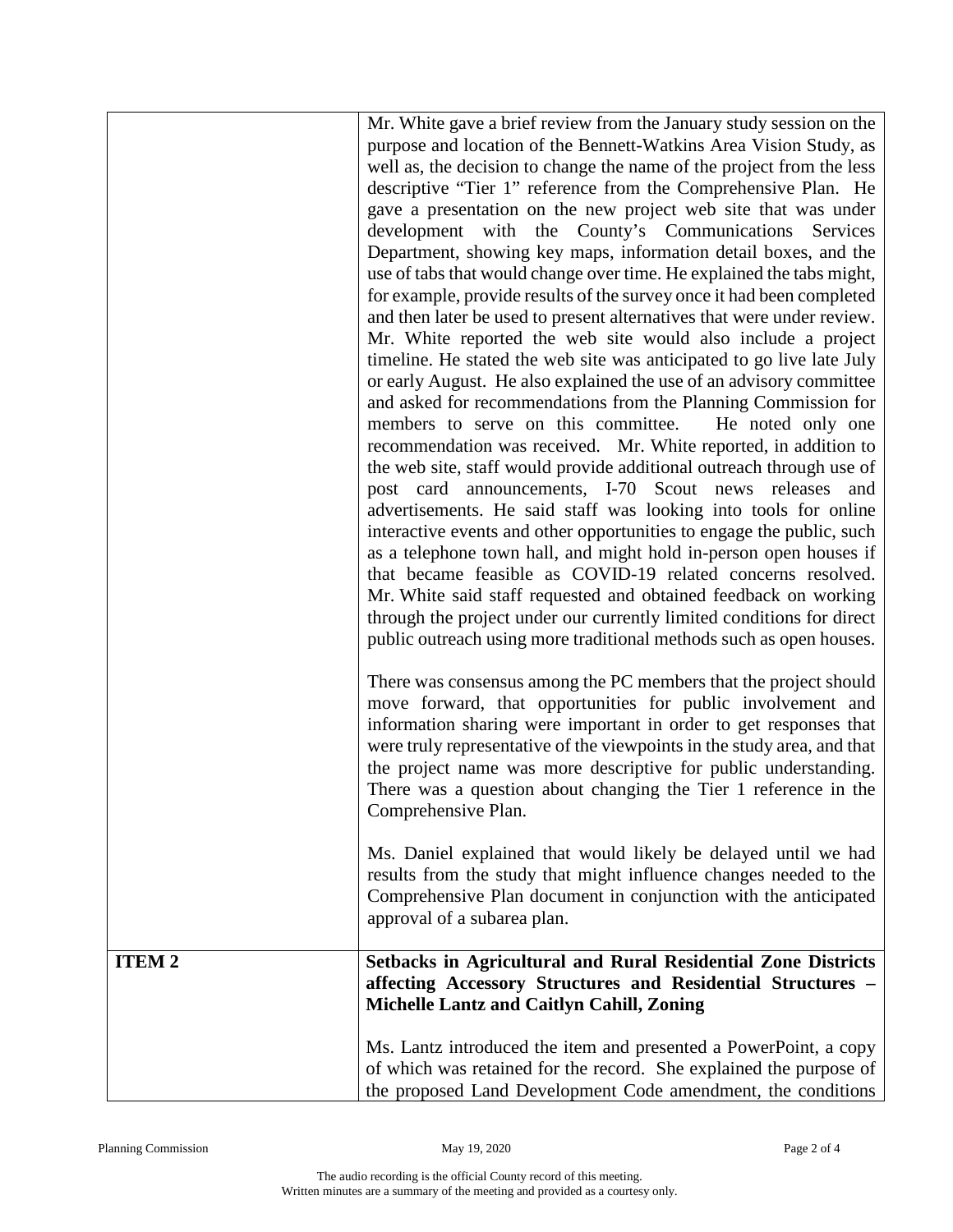|                                                                  | that resulted from the current requirements in agricultural areas<br>where agricultural uses and buildings, such as barns, might precede<br>the location of a house on the property, and the affected zone<br>districts.<br>Questions and comments from the Planning Commission included<br>the following:<br>Are there any stipulations on what the accessory building can<br>٠<br>be used for? If someone is building a garage to house tractors,<br>would that be acceptable in front of a house?<br>Are there design criteria for what these buildings could look<br>like and a maximum height and size?<br>If existing buildings are already less than 100 feet from the<br>front property line, would County require owners to take down<br>those buildings after this is passed, or would those be<br>"grandfathered"?<br>Change seems reasonable, but what was the history/purpose of<br>п<br>the way the code was originally written? Is it valid to give up<br>the current requirements taking those reasons into account?<br>What lot sizes would this change apply to?<br>ш<br>How was the decision made to establish the setback as 100<br>feet?<br>From which point, with respect to the adjoining road, is the<br>100 feet measured (i.e., centerline of road, edge of pavement)?<br>How is the location of the true property line determined?<br>Would the change improve consistency between the zone<br>٠<br>districts, and is that important?<br>Makes sense to allow flexibility to use the land in a way best<br>п<br>suited for locating farming uses and for building a house based<br>on the characteristics of the specific property.<br>Good to change the code rather than to allow continuing<br>п<br>variance requests that do not clearly meet the criteria for BOA<br>approval. How many variance requests for this purpose have<br>been received?<br>Ms. Lantz and Ms. Cahill stated staff would further evaluate the<br>proposal,, moving forward with these questions and comments in<br>mind. It was noted the proposed code change would be further<br>reviewed with opportunity for public comment through public<br>hearings with the Planning Commission and Board of County<br>Commissioners. |
|------------------------------------------------------------------|---------------------------------------------------------------------------------------------------------------------------------------------------------------------------------------------------------------------------------------------------------------------------------------------------------------------------------------------------------------------------------------------------------------------------------------------------------------------------------------------------------------------------------------------------------------------------------------------------------------------------------------------------------------------------------------------------------------------------------------------------------------------------------------------------------------------------------------------------------------------------------------------------------------------------------------------------------------------------------------------------------------------------------------------------------------------------------------------------------------------------------------------------------------------------------------------------------------------------------------------------------------------------------------------------------------------------------------------------------------------------------------------------------------------------------------------------------------------------------------------------------------------------------------------------------------------------------------------------------------------------------------------------------------------------------------------------------------------------------------------------------------------------------------------------------------------------------------------------------------------------------------------------------------------------------------------------------------------------------------------------------------------------------------------------------------------------------------------------------------------------------------------------------------------------------------------------------------------------------------|
| <b>ANNOUNCEMENTS</b><br><b>AND QUESTIONS FOR</b><br><b>STAFF</b> | It was reported there were no business or study items scheduled for<br>the June 2 <sup>nd</sup> regularly scheduled meeting. Staff proposed to use the<br>June $2nd$ date for an additional technology testing date due to<br>difficulties encountered with tonight's meeting. Staff reported they                                                                                                                                                                                                                                                                                                                                                                                                                                                                                                                                                                                                                                                                                                                                                                                                                                                                                                                                                                                                                                                                                                                                                                                                                                                                                                                                                                                                                                                                                                                                                                                                                                                                                                                                                                                                                                                                                                                                    |